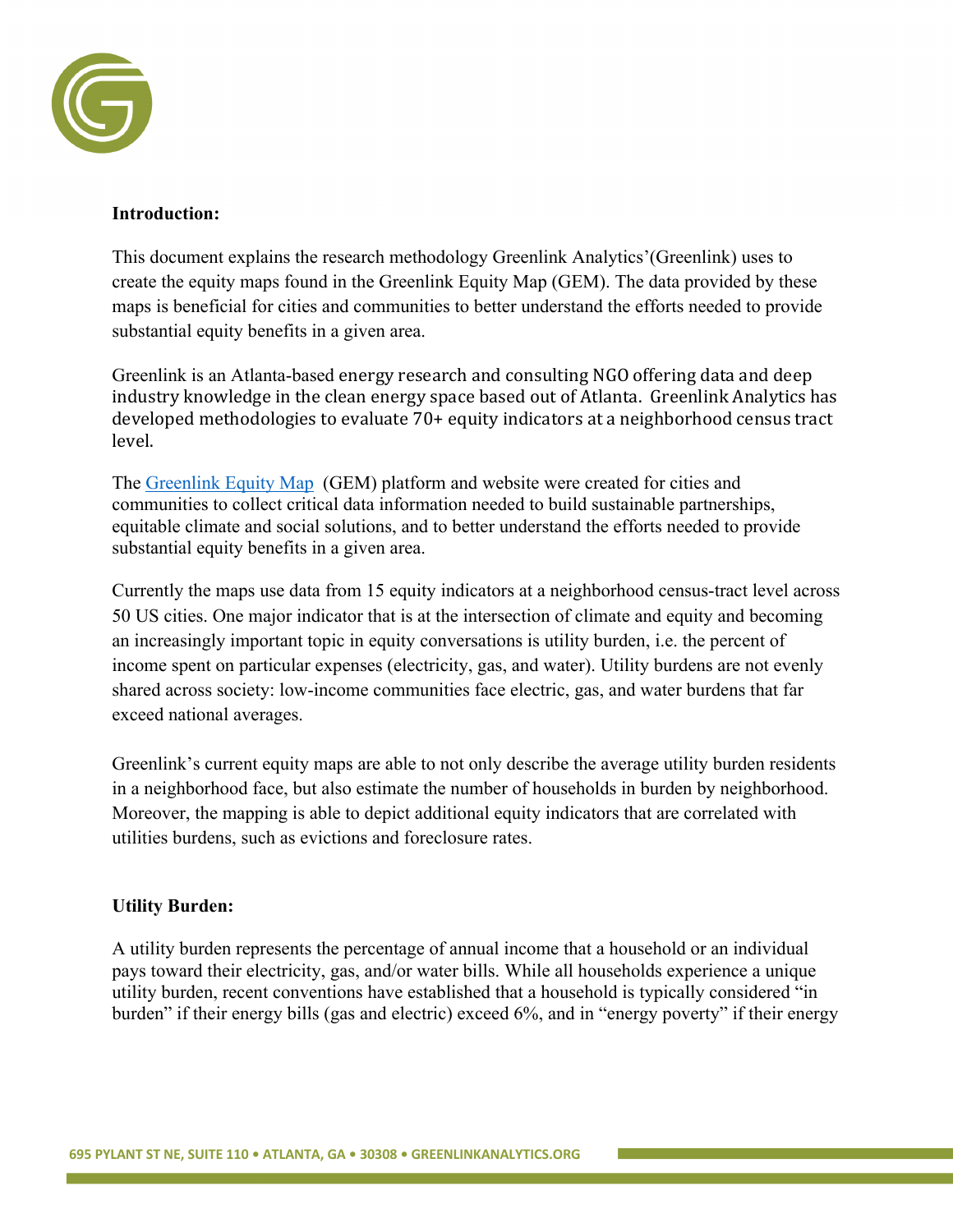bills exceed 10% of their annual income.<sup>1</sup> Proximate causes of excessive utility burdens can be attributed to a number of issues such as poor insulation, outdated appliances, and/or excessive utility use.2 There are also structural and systemic causes that cause low-income and communities of color to face higher barriers to accessing opportunities to alleviate high utility burdens,  $3,4,5$  including low wages, the wealth gap, and other financing barriers,  $6$  historical governmental policies such as redlining,<sup>7</sup> housing quality, $\frac{8}{3}$  and even higher costs for energyefficient equipment from neighborhood retailers.<sup>9</sup>

Utility burden is not evenly shared across society and is quickly becoming known for its importance in equity conversations. Low-income communities face utility burdens that far exceed national averages. Coupled with the fact that utility bills are the most common reason that people turn to short-term loan products, utility burdens are increasingly contributing to chronic poverty in the United States.10

A primary purpose of Greenlink Analytics' interactive web tool is to bridge the gap between local government officials, city residents, and policy decision makers in order to make more informed, insightful decisions regarding a city's utility burden. Through this tool, users are able to see the average utility burden within each census tract (neighborhood) of their city, the number of households affected by various burden thresholds, and other socio-demographic indicators within each neighborhood. This tool can be used to help communities, advocates, and policymakers collectively understand the conditions of different neighborhoods and determine the appropriate level of resource allocations for policies such as energy efficiency programs. Such actions can improve: the democratic process, by enabling community engagement and

<sup>3</sup> Ross, L., A. Drehobl, and B. Stickles. 2018. *The High Cost of Energy in Rural America: Household Energy Burdens and Opportunities for Energy Efficiency*. Washington, DC: ACEEE. www.aceee.org/research-report/u1806. <sup>4</sup> Jessel, S., S. Sawyer, and D. Hernández. 2019. "Energy, Poverty, and Health in Climate Change: A Comprehensive Review of an Emerging Literature." *Frontiers Public Health* 7: 356. www.ncbi.nlm.nih.gov/pmc/articles/PMC6920209/.

<sup>10</sup> Levy, R. and J. Sledge. 2012. A Complex Portrait: An Examination of Small-Dollar Credit Consumers. Chicago. Center for Financial Services Innovation.



<sup>1</sup> Drehobl, A., and L. Ross. 2016. *Lifting the High Energy Burden in America's Largest Cities: How Energy Efficiency Can Improve Low-Income and Underserved Communities*. Washington, DC: American Council for an Energy Efficient Economy. www.aceee.org/research-report/u1602.

<sup>2</sup> Brown, MA, A Soni, MV Lapsa, KA Southworth, M Cox. *forthcoming*. "Low-Income Energy Affordability in an Era of Energy Abundance," *Progress in Energy,* Vol 1. https://dx.doi.org/10.1088/2516-1083/ab250b

 $<sup>5</sup>$  Berry, C., C. Hronis, and M. Woodward. 2018. "Who's Energy Insecure? You Might be Surprised." In Proceedings</sup> of the *ACEEE 2018 Summary Study on Energy Efficiency in Buildings*, 13: 1–14.

<sup>6</sup> Jargowsky, P. 2015. *Architecture of Segregation: Civil Unrest, the Concentration of Poverty, and Public Policy*. New York and Rutgers-Camden: Century Foundation, and Center for Urban Research and Education. apps.tcf.org/architecture-of-segregation.

<sup>7</sup> Rothstein, R. 2017. *The Color of Law: A Forgotten History of How Our Government Segregated America*. Liveright Publishing.

<sup>8</sup> Bednar, D., T. Reames, and G. Keoleian. 2017. "The Intersection of Energy Justice: Modeling the Spatial, Racial/Ethnic and Socioeconomic Patterns of Urban Residential Heating Consumption and Efficiency in Detroit, Michigan." *Energy and Buildings* 143: 25–34. doi.org/10.1016/j.enbuild.2017.03.028.

<sup>&</sup>lt;sup>9</sup> Reames, T., M. Reiner, M. Stacey. 2018. "An incandescent truth: Disparities in energy-efficient lighting availability and prices in an urban U.S. county." *Applied Energy* Vol 218. doi.org/10.1016/j.apenergy.2018.02.143.